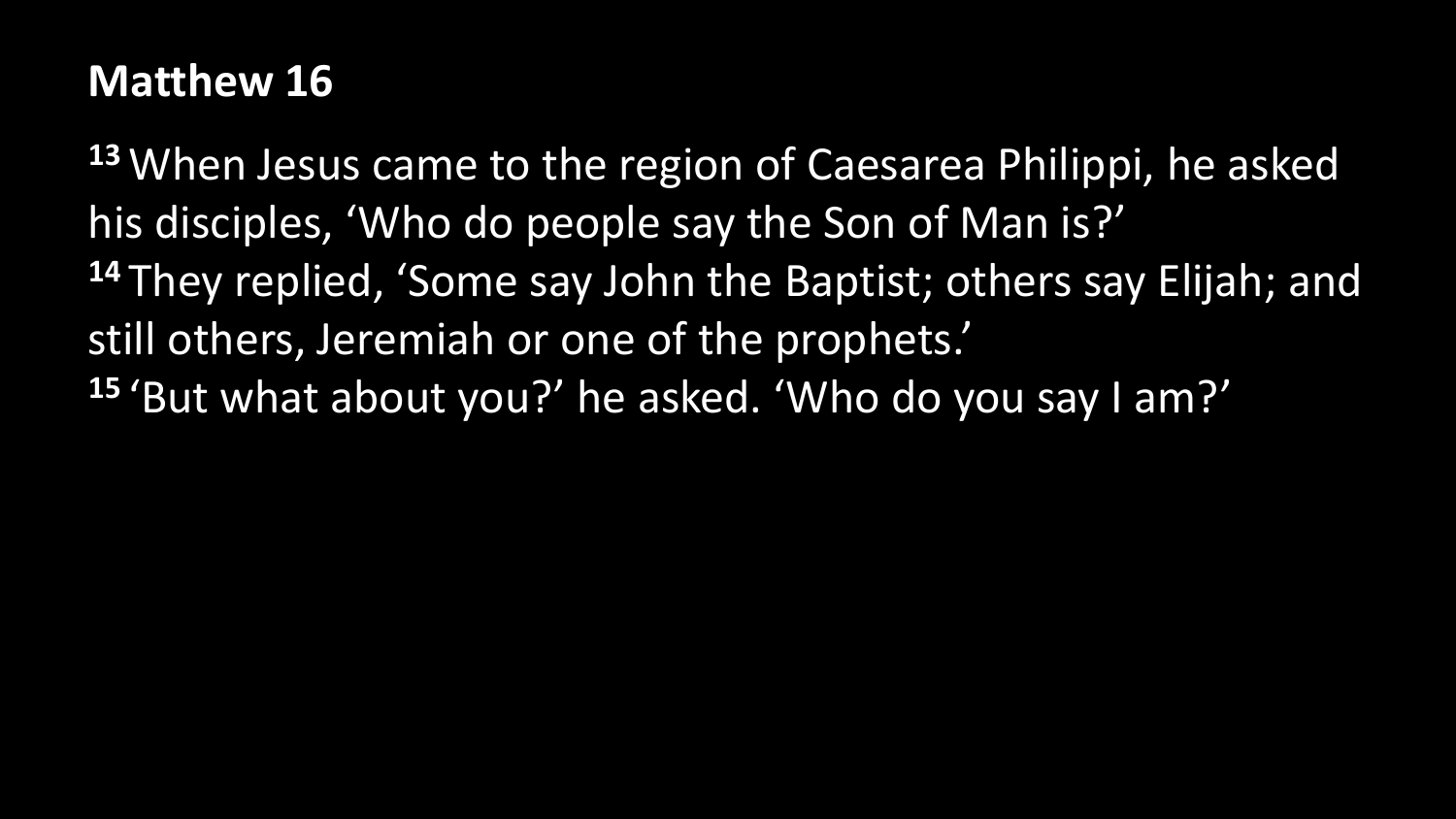## **Matthew 16**

**<sup>16</sup>** Simon Peter answered, 'You are the Messiah, the Son of the living God.'

**<sup>17</sup>** Jesus replied, 'Blessed are you, Simon son of Jonah, for this was not revealed to you by flesh and blood, but by my Father in heaven.

**<sup>20</sup>** Then he ordered his disciples not to tell anyone that he was the Messiah.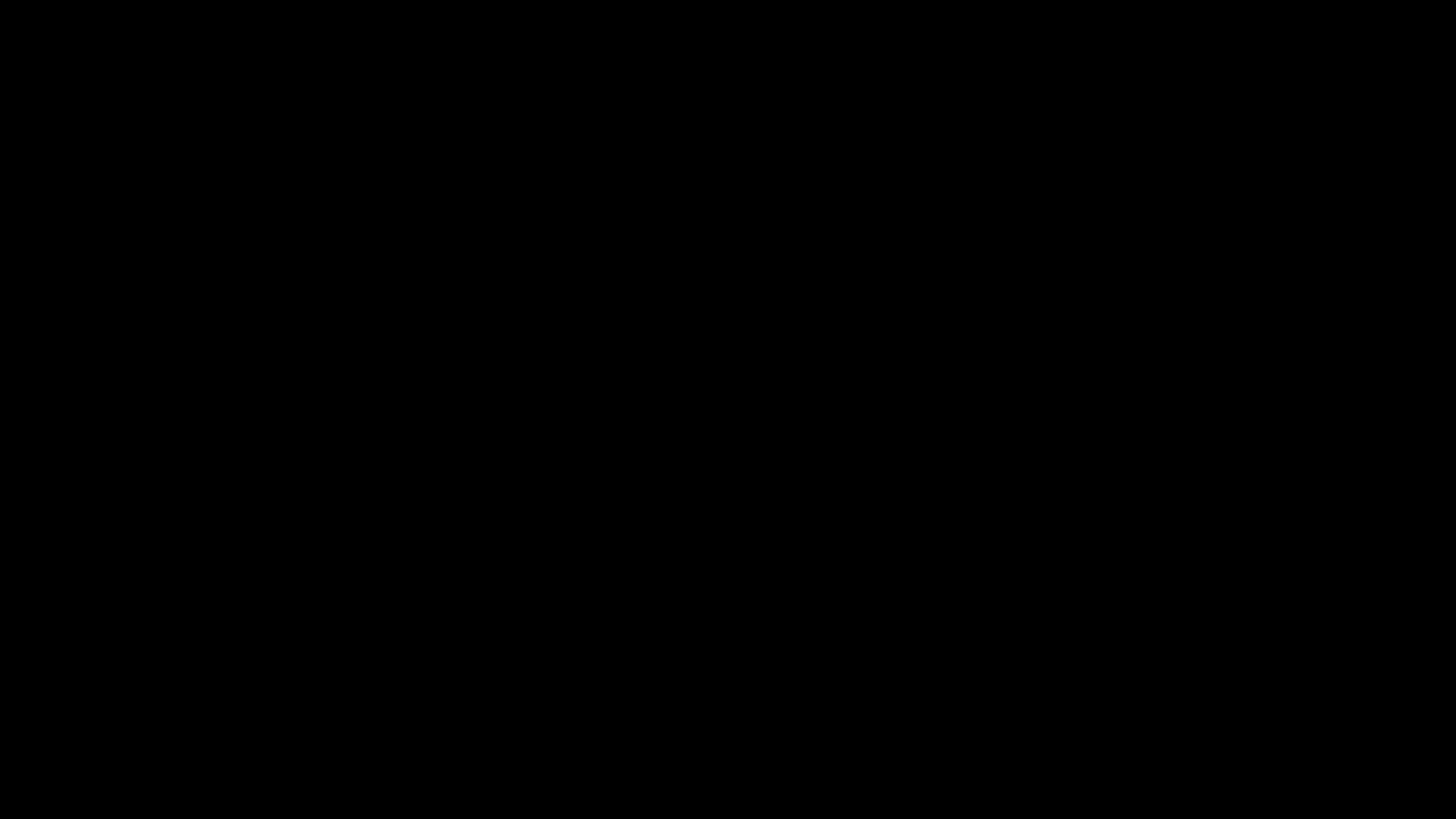

**Son of Man** René Magritte 1946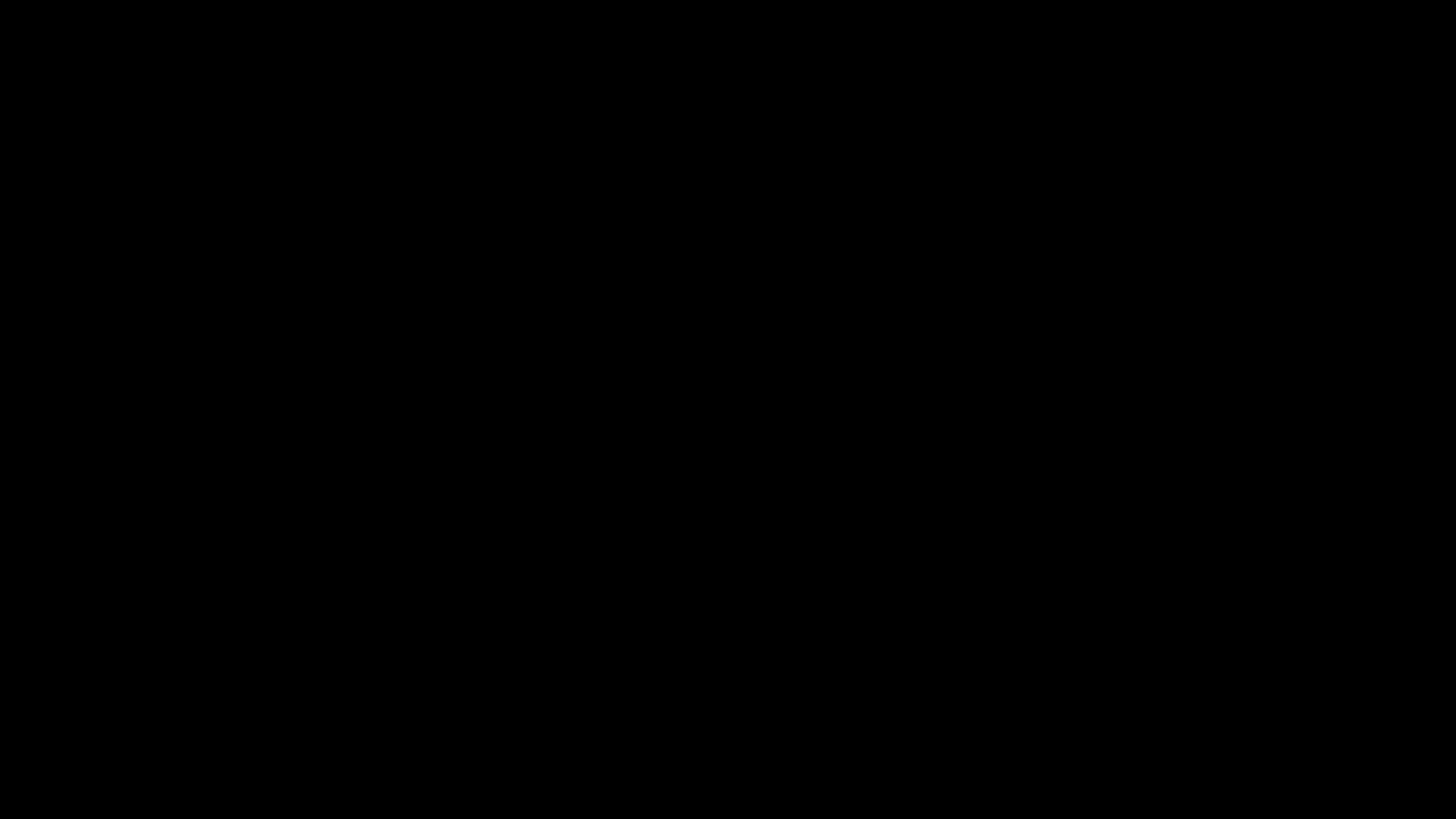#### **Daniel 7:13**

'In my vision at night I looked, and there before me was one like a **son of man**, coming with the clouds of heaven. He approached the Ancient of Days and was led into his presence.

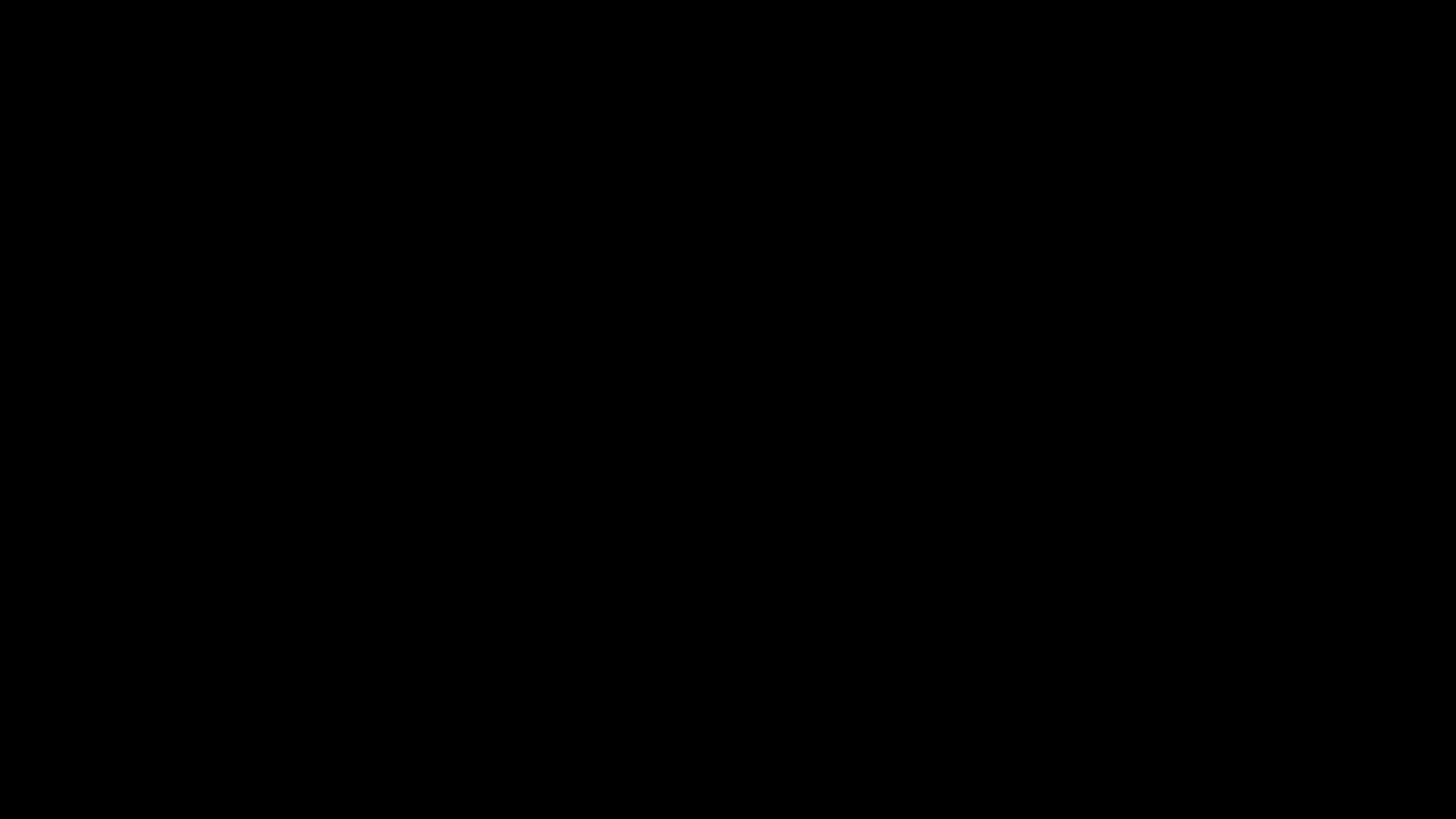# **isn't this Joseph's son?**

escal.



 $\mathbf{L}$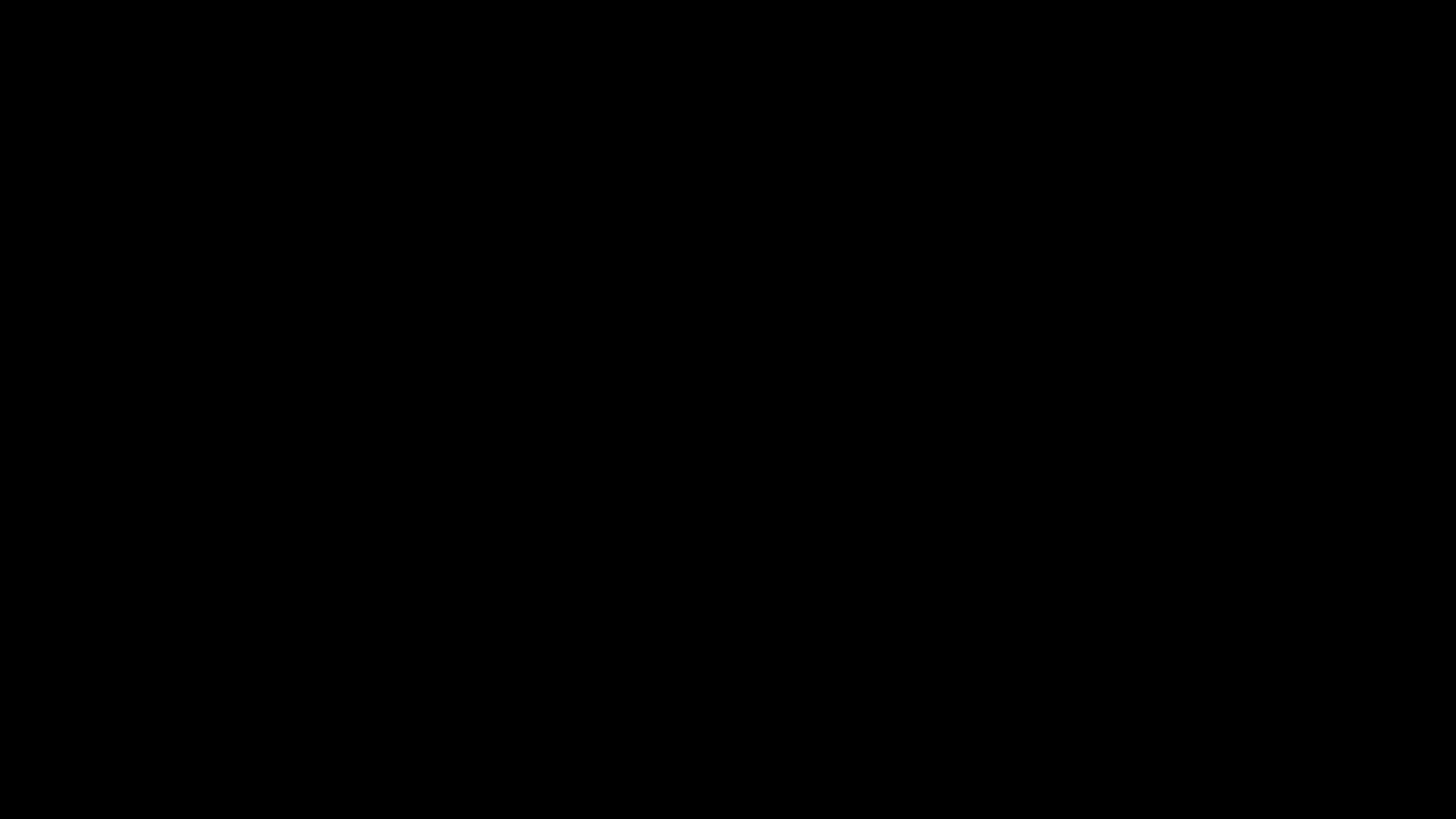<sup>9</sup> 'Abraham is our father,' they said.

'If you were Abraham's children,' said Jesus, 'then you would do what Abraham did. **<sup>40</sup>** As it is, you are looking for a way to kill me, a man who has told you the truth that I heard from God. Abraham did not do such things. **<sup>41</sup>** You are doing the works of your own father.' 'We're not bastards,' they protested. 'The only Father we have is

God himself.'

**<sup>42</sup>** Jesus said to them, 'If God were your Father, you would love me, for I have come here from God. I have not come on my own; God sent me.**<sup>43</sup>** Why is my language not clear to you? Because you are unable to hear what I say. **<sup>44</sup>** You belong to your father, the devil.

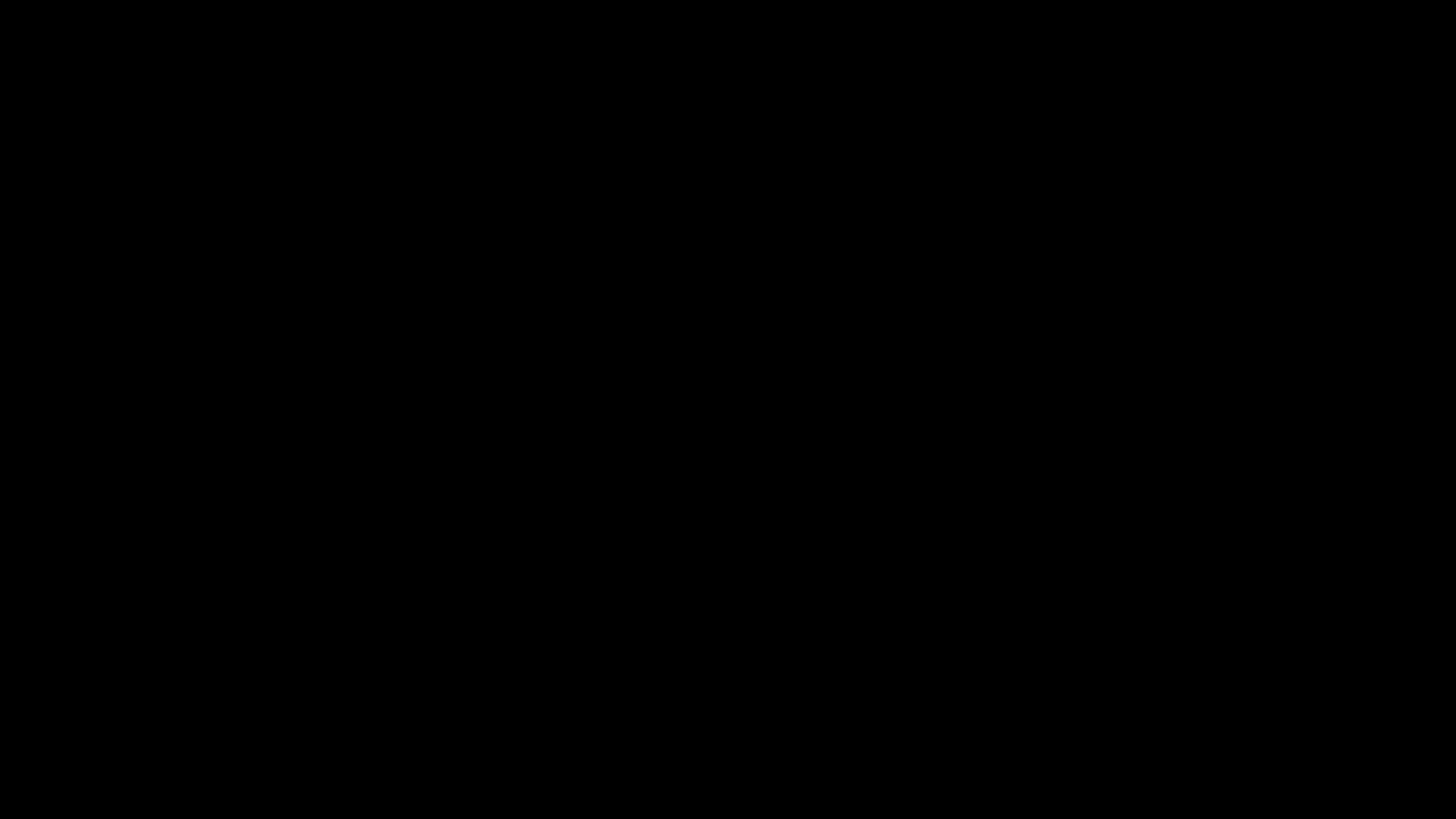**Luke 22:44** being in anguish, *Jesus* prayed more earnestly, and his sweat was like drops of blood falling to the ground.

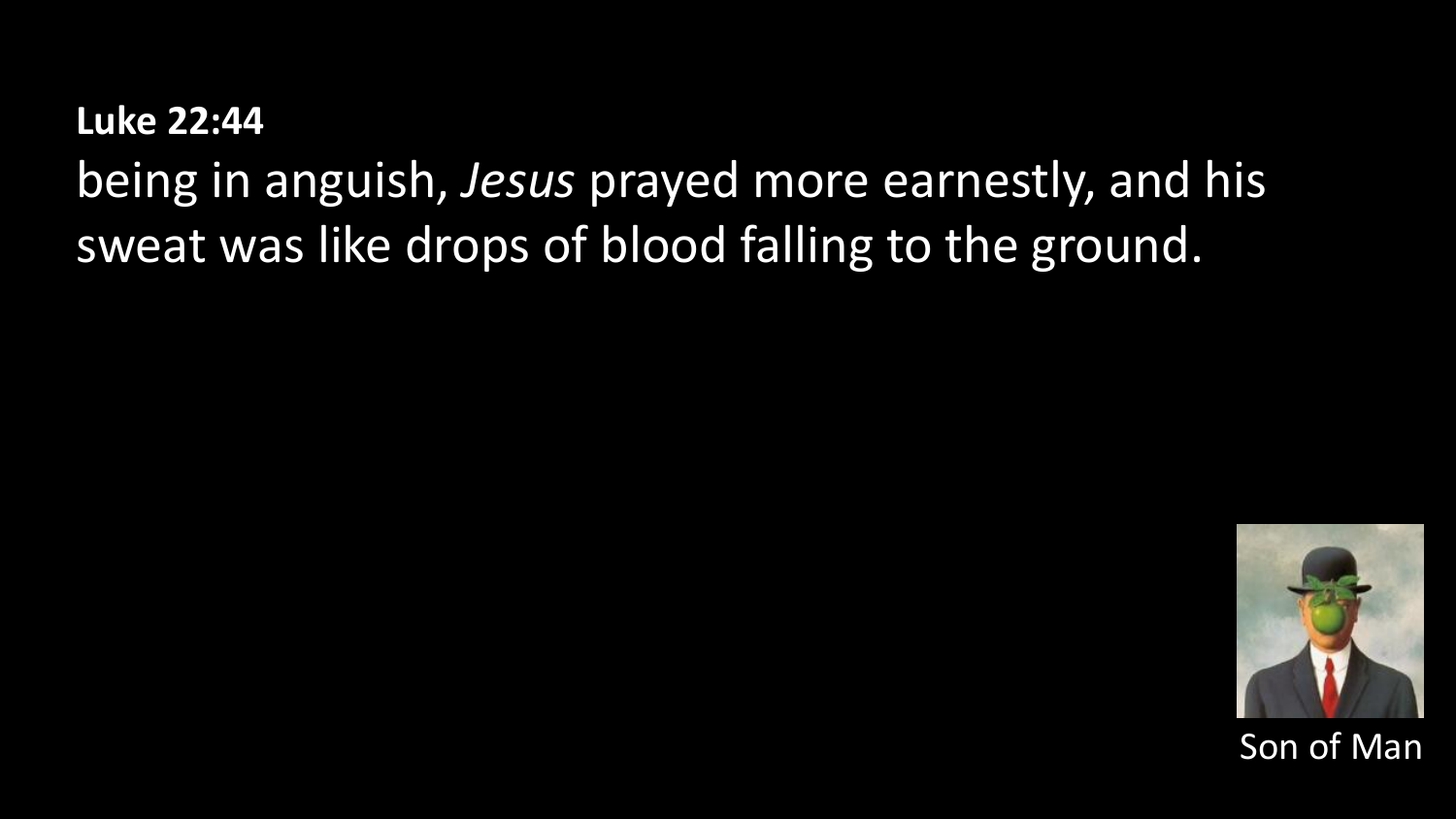# Hematohidrosis